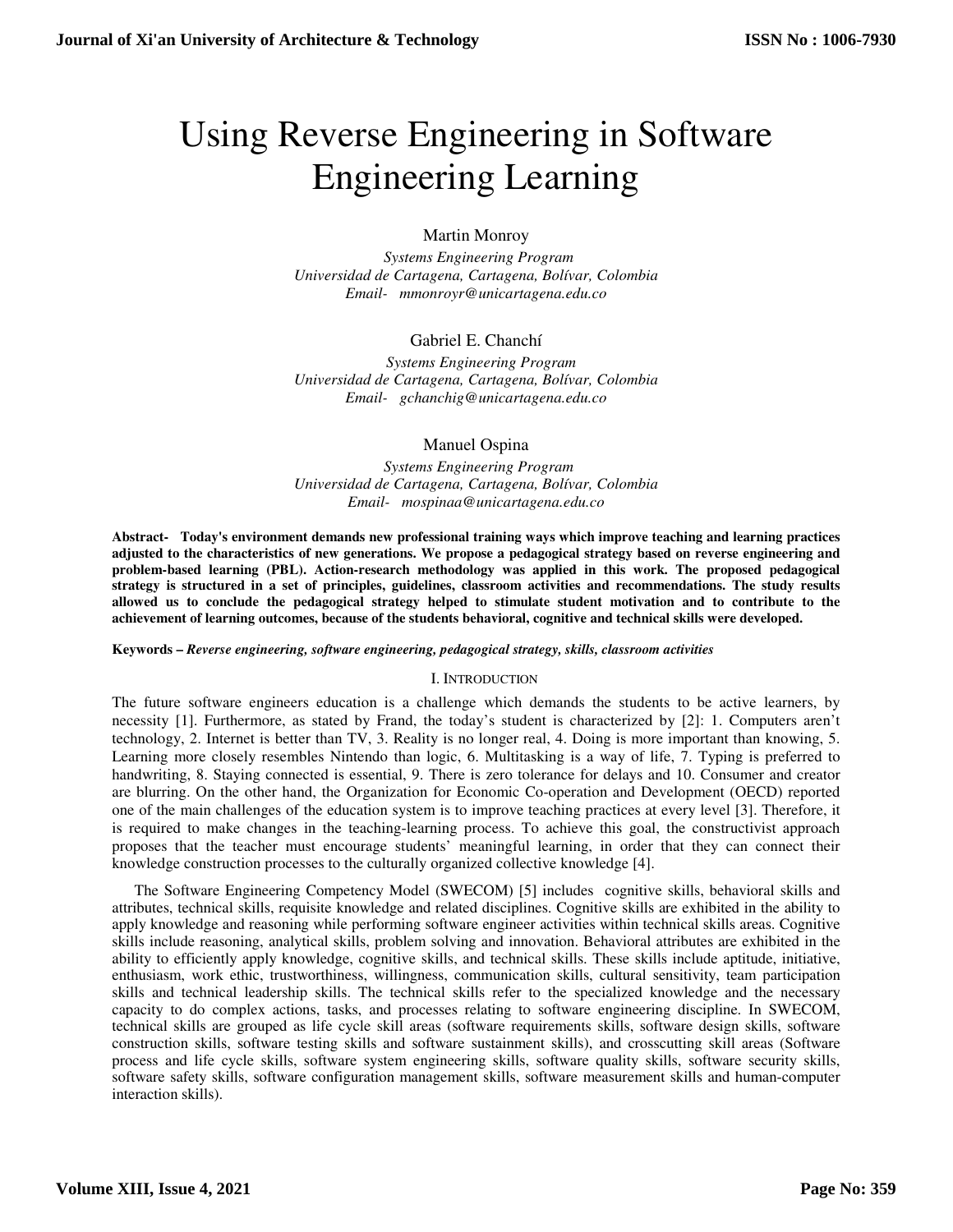Otherwise, reverse engineering "*is a process of analyzing a subject system to identify the system's components and their interrelationships, and create representations of the system in another form or at higher level of abstraction*" [6], which implies the recovery of implicit knowledge in the system [7]. Reverse engineering is used in multiple disciplines and contexts [8][9]. In mechanical engineering it has been used in the classroom to know and understand products, encouraging innovation skills of students, especially when improving and creating new products [10]. In electronic engineering it has been used to develop cognitive skills such as understanding a product and reviewing physical concepts, and technical skills for example, proposing improvements on the product design, construction and operation [11]. Reverse engineering is currently used in software engineering contexts such as software production, computer security, education, and computer forensics [8][9]. Some studies affirm reverse engineering techniques improve cognitive skills like understanding a system, facilitating the development of technical skills like design and programming [12], contributing to generate enthusiasm in students, and to the systematic development of the analysis capacity and logical thinking [13]. While other studies argue that is necessary to include reverse engineering in the software engineers and professionals training on the computer science field [14][15].

There are proposals based on a socio-constructivist approach and others on a systemic vision perspective, where competencies for software engineers participating in developing and modifying software-intensive systems are defined [5][16]. These proposals define cognitive skills, behavioral skills and attributes, and technical skills, however, the pedagogical perspective absence to achieve the skills development in the classroom is observed as well [14][17][18][19]. Consequently, the main contribution of this paper is the pedagogical strategy based on reverse engineering and problem-based learning. This allows meaningful learnings represented by the skills development, according to the characteristics of today's students. Further, we suggest a set of learning activities to develop behavioral, cognitive and technical skills applying reverse engineering in the classroom.

The rest of the paper is organized as follows. Used methodology is explained in section II. Results and discussion are presented in section III. Concluding remarks are given in section IV.

#### II. METODOLOGY

The applied methodology was action-research due to the fact that the main objective of this work was to improve teaching practices, instead of generating new knowledge. In addition, "*the thinking here is that research should not only be used to gain a better understanding of the problems which arise in everyday practice, but actually set out to alter things – to do so as part and parcel of the research process rather than tag it on as an afterthought which follows the conclusion of the research*" [20]. For data collection we used participant observations, interviews and repository of students' works, which allowed us to triangulate the information. In action-research the cyclical process comprises five activities [20]: 1) Professional practice, 2) Critical reflection, 3) Research, 4) Strategic planning and 5) Action.

The professional practice in this work includes the teaching practice in the software engineering teaching-learning process at the Faculty of Engineering of University of Cartagena – Colombia. This practice includes the following courses: Algorithms, Programming, Object oriented programming, Data structures, Database, Internet services engineering, Software engineering, Software architecture, Software quality assurance and testing, Software project management and Software engineering advanced topics; which make part of the System Engineering Program curriculum. In the critical reflection phase we made a diagnosis of the situation and identified the problem, therefore the following questions were asked: 1) How is the teaching practice of software engineering being applied?, 2) what would we like to change? and 3) how can we improve this situation?. In the research phase we made a systematic and rigorous inquiry using data collection techniques mentioned above. The obtained results allowed us to define strategic planning that made possible translate the findings into an action plan. Finally, in the action phase we lead to change by putting into practice a set of improvements obtained as a research result, and that are proposed as the main contribution in this paper.

#### III. RESULTS AND DISCUSSION

In this section, we explain first the pedagogical strategy proposal made. Then, we present a list of classroom activities based on reverse engineering and finally, we analyze the impact that had on our academic program.

By answering the first question (How is the teaching practice of software engineering being applied?), we confirm an eclectic pedagogical model is being used in accordance with institutional guidelines focused on student learning, which makes possible to achieve the learning objectives. Faculty use pedagogical strategies such as project-based learning which contribute to the achievement of learning objectives established in the curriculum. Both, faculty and students recognize the benefits of the teaching practices on the teaching-learning process. Nevertheless, we also identified: 1) it is difficult to spark and keep students' motivation, 2) Faculty believe the development of behavioral, cognitive and technical skills can be further improved, 3) Meaningful learning maintained over time can also be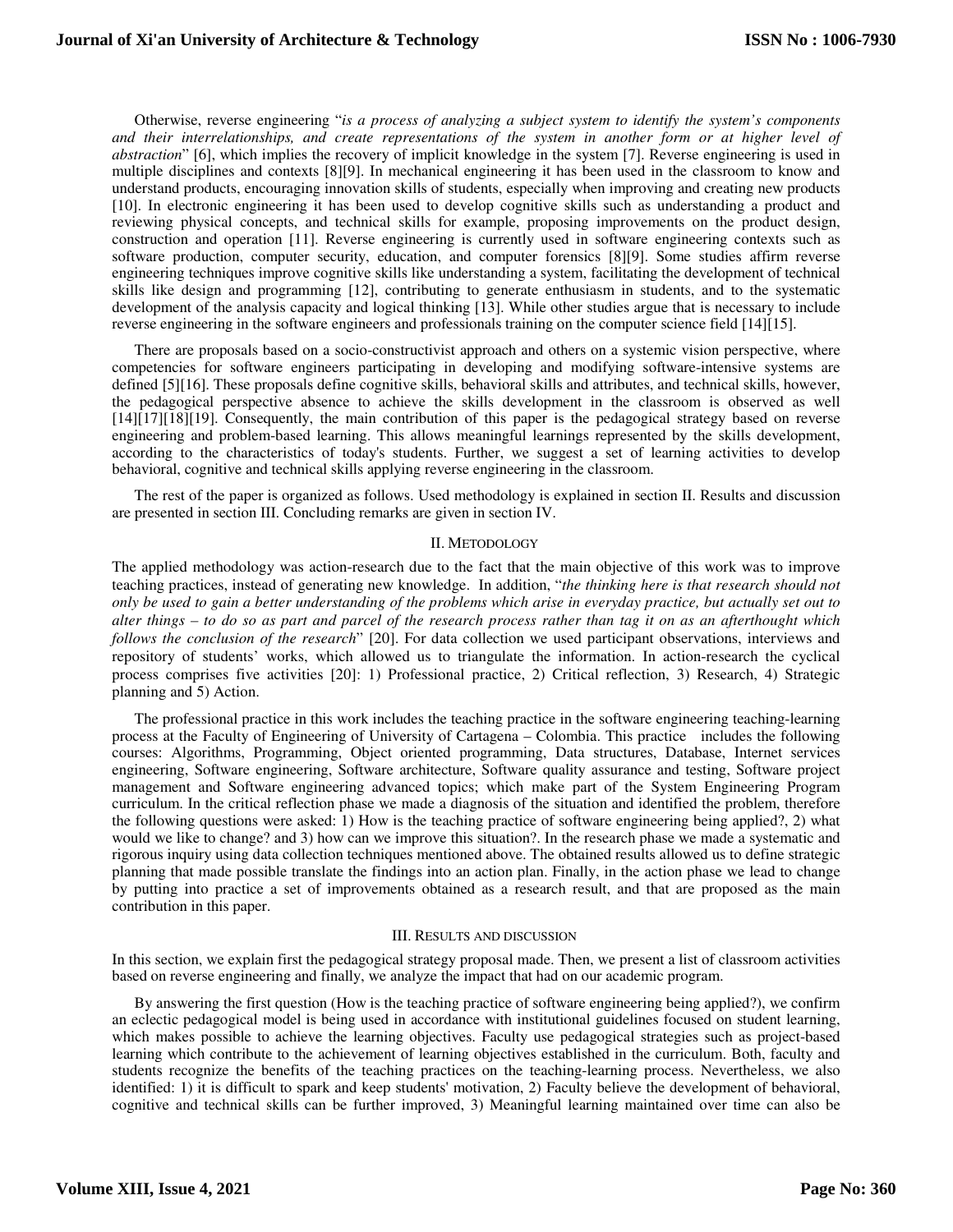improved, 4) Students state their characteristics and ways of learning are not taken into account, 5) The undergraduate and graduate new evaluation model in Colombia is focused more on learning outcomes than learning objectives, and 6) The University of Cartagena Engineering Faculty was in the ABET (Accreditation Board for Engineering and Technology) accreditation process.

Therefore, we determined it was necessary to complement two teaching practices aspects: 1) Increasing students' motivation and 2) improving skills development in students ensuring the achievement of learning outcomes. To achieve this purpose, we defined a pedagogical strategy based on reverse engineering and problem-based learning [21]. As shown in Figure 1, we assume the students have their own behavioral attributes and skills (I like to do ...). If a problem about a software product already built is proposed to them, when it's solved they develop cognitive skills, using reverse engineering (I know how …), which improves their learning process becoming future professionals with technical skills (I can do ...). The pedagogical strategy is structured in a set of principles, guidelines, classroom activities and recommendations listed below.



Figure 1. Pedagogical strategy

We assume the following statements as principles to support the pedagogical strategy:

- Learning is a voluntary action. If I want to motivate the students, I must take into account their qualities, specifically [2]: Doing is more important than knowing, learning more closely resembles Nintendo than logic, multitasking is a way of life, staying connected is essential, there is zero tolerance for delays and consumer (student) and creator (teacher) are blurring.
- "*I see and I forget. I hear and I remember. I do and I understand*" (Chinese proverb). Consequently, when the students face a problem, they have a higher probability of learning than when they listen to a lecture.
- When I disassemble a product, I learn to identify its parts and how they work. Reverse engineering is used to analyze and understand a product.
- I learn by identifying good practices in order to repeat them and bad practices in order to avoid them. Reverse engineering provides an opportunity to learn from the successes and mistakes.

In order to achieve better results in classroom activities we defined the following guidelines:

• For each activity, define the learning outcomes based on the development of behavioral, cognitive and technical skills. Table 1 shows some cognitive skills, and Tables 2 and 3 show technical skills [5] related to a set of activities which can be performed using reverse engineering.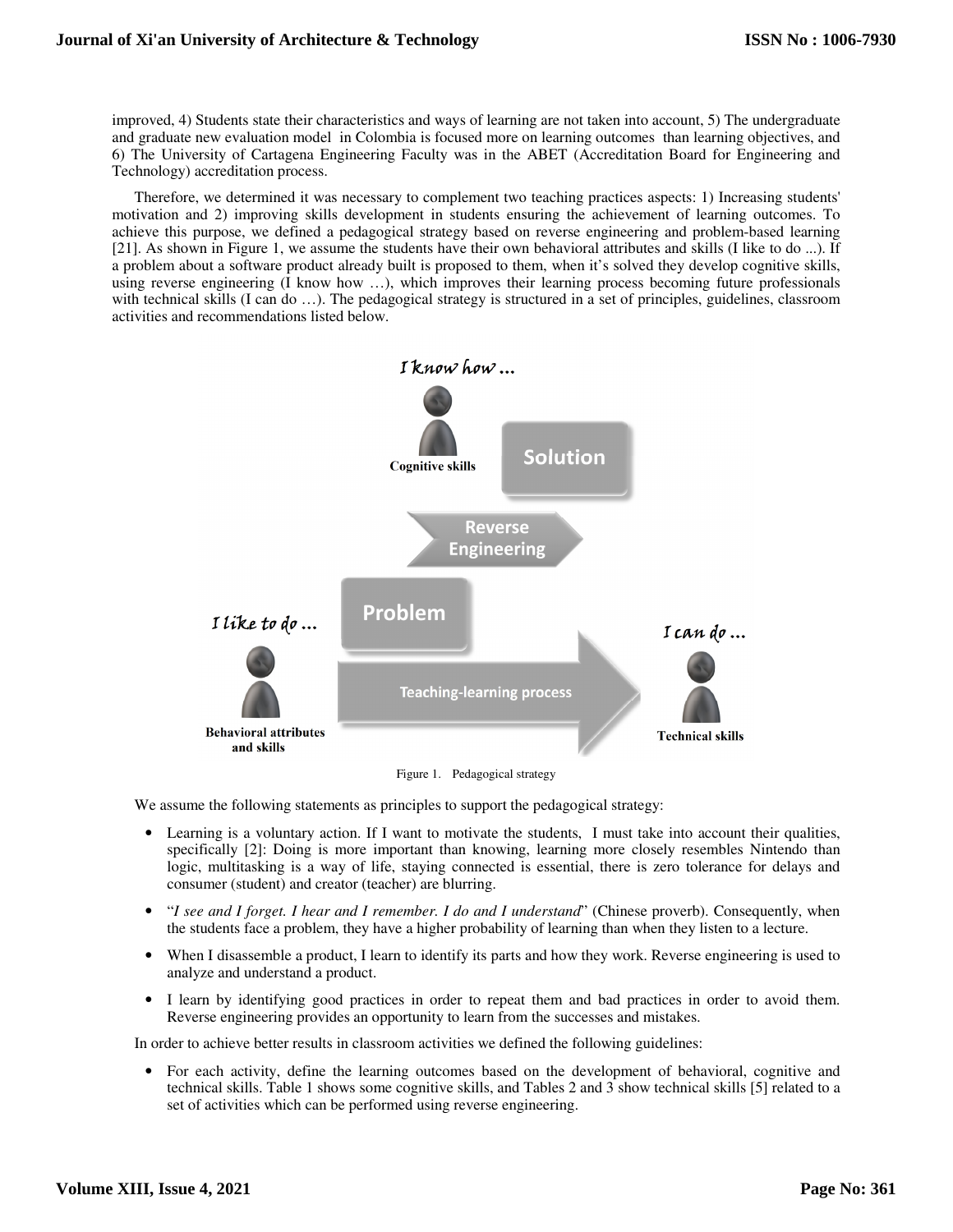| <b>Skill</b>           | <b>Specific skill</b>         | <b>Classroom activities using Reverse engineering</b>                           |
|------------------------|-------------------------------|---------------------------------------------------------------------------------|
| <b>Reasoning</b>       | <b>Inductive reasoning</b>    | $\checkmark$ Identify more frequently good coding practices                     |
|                        |                               | $\checkmark$ Identify more frequently bad coding practices and correct them     |
|                        |                               | $\checkmark$ Identify duplicate code                                            |
|                        | <b>Deductive reasoning</b>    | $\checkmark$ Identify the use of a specific design pattern                      |
|                        |                               | $\checkmark$ Identify the use of a specific architectural pattern               |
|                        |                               | $\checkmark$ Identity the bugs in a source code                                 |
|                        | Use of abstraction            | $\checkmark$ Manually transform code into a UML model                           |
|                        |                               | $\checkmark$ Identify the components in a software system                       |
|                        |                               | $\checkmark$ Replace duplicate code                                             |
|                        | <b>Associative reasoning</b>  | $\checkmark$ Identify duplicate code                                            |
|                        |                               | $\checkmark$ Identify the use of a specific design pattern                      |
|                        |                               | $\checkmark$ Identify the use of a specific architectural pattern               |
|                        |                               | $\checkmark$ Identify the use of the standards in a source code                 |
|                        | <b>Synthesis reasoning</b>    | $\checkmark$ Replace duplicate code                                             |
|                        | Root cause analysis           | $\checkmark$ Identify the bugs root cause in a source code                      |
|                        | <b>Risk identification</b>    | $\checkmark$ Identify possible risks in a source code                           |
| Analytical             |                               | $\checkmark$ Identify the use of coding techniques to minimize threats and bugs |
|                        |                               | propagation                                                                     |
|                        | <b>Impact analysis</b>        | $\checkmark$ Identify the effect of a change in a source code                   |
|                        | Divide and conquer            | $\checkmark$ Identify the components in a software system                       |
|                        |                               | $\checkmark$ Identify the use of architectural patterns                         |
|                        | <b>Analogy and reuse</b>      | $\checkmark$ Identify reusable components                                       |
| <b>Problem solving</b> |                               | $\checkmark$ Reuse the identified component in a new situation                  |
|                        | <b>Pattern recognition</b>    | $\checkmark$ Identify the use of a specific idiom                               |
|                        |                               | $\checkmark$ Identify the use of a specific design pattern                      |
|                        |                               | $\checkmark$ Identify the use of a specific architectural pattern               |
|                        | <b>Incremental approaches</b> | $\checkmark$ Identify the extension point in a software system                  |
|                        |                               | $\checkmark$ Add functionality to the software system                           |
| <b>Innovation</b>      | <b>Modeling</b>               | $\checkmark$ Add functionality to the software system                           |

Table -1 Cognitive Skills

## Table -2 Technical skills: Life cycle skills areas

| Life cycle skill areas                 | <b>Specific skill</b>                 | <b>Classroom activities using Reverse engineering</b>                                                                                                                                                                                                                                                                                                                                                                                              |
|----------------------------------------|---------------------------------------|----------------------------------------------------------------------------------------------------------------------------------------------------------------------------------------------------------------------------------------------------------------------------------------------------------------------------------------------------------------------------------------------------------------------------------------------------|
| <b>Software Designing</b><br>skills    | Software design<br>fundamental        | $\checkmark$ Identify enabling techniques (such as information hiding,<br>abstraction, coupling/cohesion, and so forth) in a source code.<br>$\checkmark$ Identify exception handling and fault tolerance techniques in a<br>source code.<br>$\checkmark$ Restructure and refactoring a software system.<br>$\checkmark$ Identify the use of design techniques in concurrency areas, event<br>handling, data persistence, or distributed software. |
|                                        | Software design<br>strategies         | $\checkmark$ Identify used strategies in the software design (such as top-down or<br>bottom-up, stepwise refinement, use of patterns and pattern<br>languages, iterative and incremental processes, and so forth).                                                                                                                                                                                                                                 |
|                                        | Software Architectural<br>design      | $\checkmark$ Identify the use of architectural styles, views, models, and patterns<br>to specify the high-level organization of a software system.<br>$\checkmark$ Identify the component interfaces.<br>$\checkmark$ Redesign software components and modules using models,<br>notations, design patterns, and diagramming techniques.                                                                                                            |
|                                        | Software design quality<br>analysis   | $\checkmark$ Do a software design review.                                                                                                                                                                                                                                                                                                                                                                                                          |
|                                        | Software design quality<br>evaluation | $\checkmark$ Evaluate software design quality                                                                                                                                                                                                                                                                                                                                                                                                      |
| <b>Software</b><br>construction skills | <b>Detailed design</b>                | $\checkmark$ Redesign a software system by minimizing complexity and<br>enhancing quality.<br>$\checkmark$ Identify the appropriate use of design patterns.                                                                                                                                                                                                                                                                                        |
|                                        | Coding                                | $\checkmark$ Identify duplicate code and replace it.<br>$\checkmark$ Refactor code when needed.<br>$\checkmark$ Identify the use of standards in a source code<br>$\checkmark$ Identify the use of defensive coding techniques to minimize bugs<br>and threats propagation.                                                                                                                                                                        |
| <b>Sustainment skills</b>              | Software maintenance                  | $\checkmark$ Obtain and maintain baseline software artifacts.<br>$\checkmark$ Perform problem identification and technical impact analysis.<br>$\checkmark$ Make changes in a software product (corrective, adaptive,<br>perfective).<br>$\checkmark$ Perform preventive maintenance and software re-engineering.                                                                                                                                  |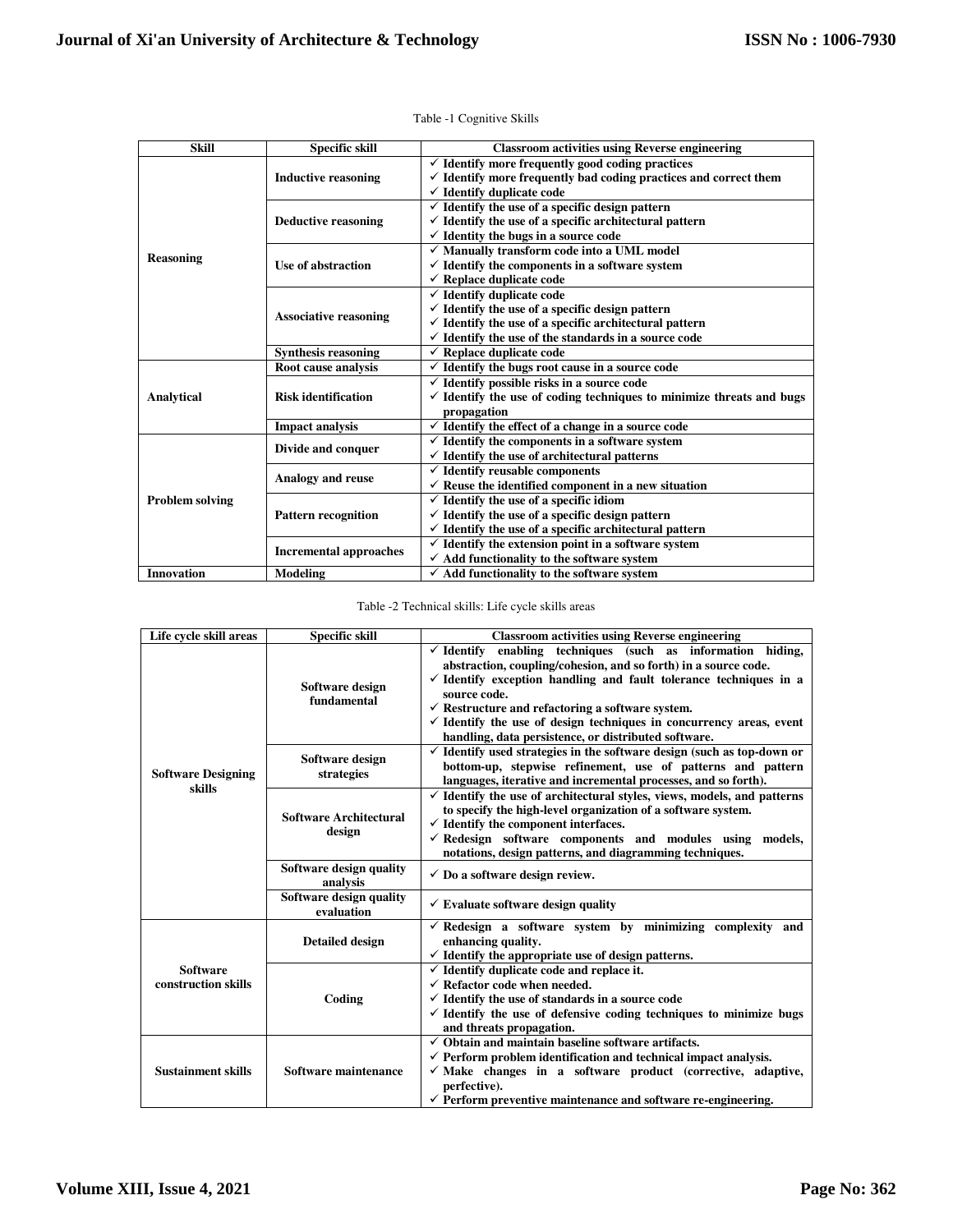| <b>Crosscutting skill</b><br>areas            | <b>Specific skill</b> | <b>Classroom activities using Reverse engineering</b>                                                                                                                                                                                                                                  |
|-----------------------------------------------|-----------------------|----------------------------------------------------------------------------------------------------------------------------------------------------------------------------------------------------------------------------------------------------------------------------------------|
| <b>Software Systems</b><br>engineering skills | System design         | $\checkmark$ Identify system components and specify relationships and<br>interfaces among components.<br>$\checkmark$ Conduct trade studies to identify major system components for<br>hardware/software operations.                                                                   |
| <b>Software quality</b><br>skills             | <b>Reviews</b>        | Collect and analyze appropriate data resulting from a review.<br>$\checkmark$ Identify, assign, and perform necessary corrective actions.                                                                                                                                              |
|                                               | <b>Audits</b>         | $\checkmark$ Collect appropriate data resulting from an audit.<br>$\checkmark$ Collect and analyze data collected from an audit.<br>$\checkmark$ Establish and implement appropriate solutions for identified<br>problems.                                                             |
| <b>Software Security</b><br><b>Skills</b>     | <b>Design</b>         | $\checkmark$ Redesign threats and associated risks of modified systems.<br>$\checkmark$ Identify the use of design principles to create secure systems.<br>$\checkmark$ Identify the use of appropriate, secure design patterns.                                                       |
|                                               | <b>Construction</b>   | $\checkmark$ Identify the use of recommended secure coding principles to avoid<br>security vulnerabilities (such as buffer overflow, input validation).<br>$\checkmark$ Identify the use of recommended coding standards to avoid<br>security vulnerabilities.                         |
|                                               | <b>Ouality</b>        | $\checkmark$ Perform code reviews to identify security vulnerabilities.                                                                                                                                                                                                                |
| <b>Software Safety</b><br><b>Skills</b>       | Design                | $\checkmark$ Identify risks from a safety perspective.<br>$\checkmark$ Verify completeness and correctness of the design from a safety<br>perspective.<br>$\checkmark$ Ensure safety requirements are met.                                                                             |
|                                               | <b>Construction</b>   | $\checkmark$ Identify the use of coding standards to assure code safety.<br>$\checkmark$ Identify components and their interfaces to avoid safety violations,<br>considering safe coding practices.<br>$\checkmark$ Verify the design safety aspects are implemented in a source code. |
|                                               | Quality               | $\checkmark$ Collect data and report about the safety aspects of the product                                                                                                                                                                                                           |

- Carefully, identify each of the problems addressed, taking into account the established learning outcomes and the system's source code availability which the students will work, and the necessary reverse engineering tools.
- The problem statement must force students to identify, prevent and/or correct bugs in a source code, or to redesign, modify or improve a software product. We suggest to apply the Diana Wood's recommendations to create effective problem based learning scenarios [21].
- Define the assessment rubric listing the criteria which articulates the expectations for assignments and performance tasks, and describing levels of quality for each criteria [22].
- Always keep in mind the classroom activity must force students to do a reverse engineer process on a source code.
- Apply the problem-based learning process. It is a cyclical process including the following steps [23]: define the problem, generate alternative solutions, evaluate and select a possibility, implement and follow up the solution.
- Guide the students in order to not lose focus on solving the problem. We observed occasionally the students spent more time doing reverse engineering process were very curious about the analyzed product and forgot the classroom activity's main purpose. For this reason, it is necessary for the faculty to guide the students in order to not lose their main objective's attention.

The problems statement was one of the greatest challenges we faced. For this reason, we defined a set of classroom activities which are organized as shown in the Tables 1, 2 and 3. Software engineers cognitive skills include four classifications [5]: Reasoning, analytical, problem solving and innovation skills. Each of these classifications includes specific skills. For instance, reasoning skills include: inductive reasoning, deductive reasoning, heuristic reasoning, use of abstraction, hierarchical and associative reasoning skills. In Table 1, we illustrate – not exhaustively – a set of classroom activities using reverse engineering for each specific skill type. Similarly, software engineer technical skills are grouped as life cycle skill areas and crosscutting skill areas [5]. A life cycle skill area includes skills needed to accomplish various work activities within a development or sustainment software phase. A crosscutting skill area applies through all life cycle skill areas and even in some cases, may apply to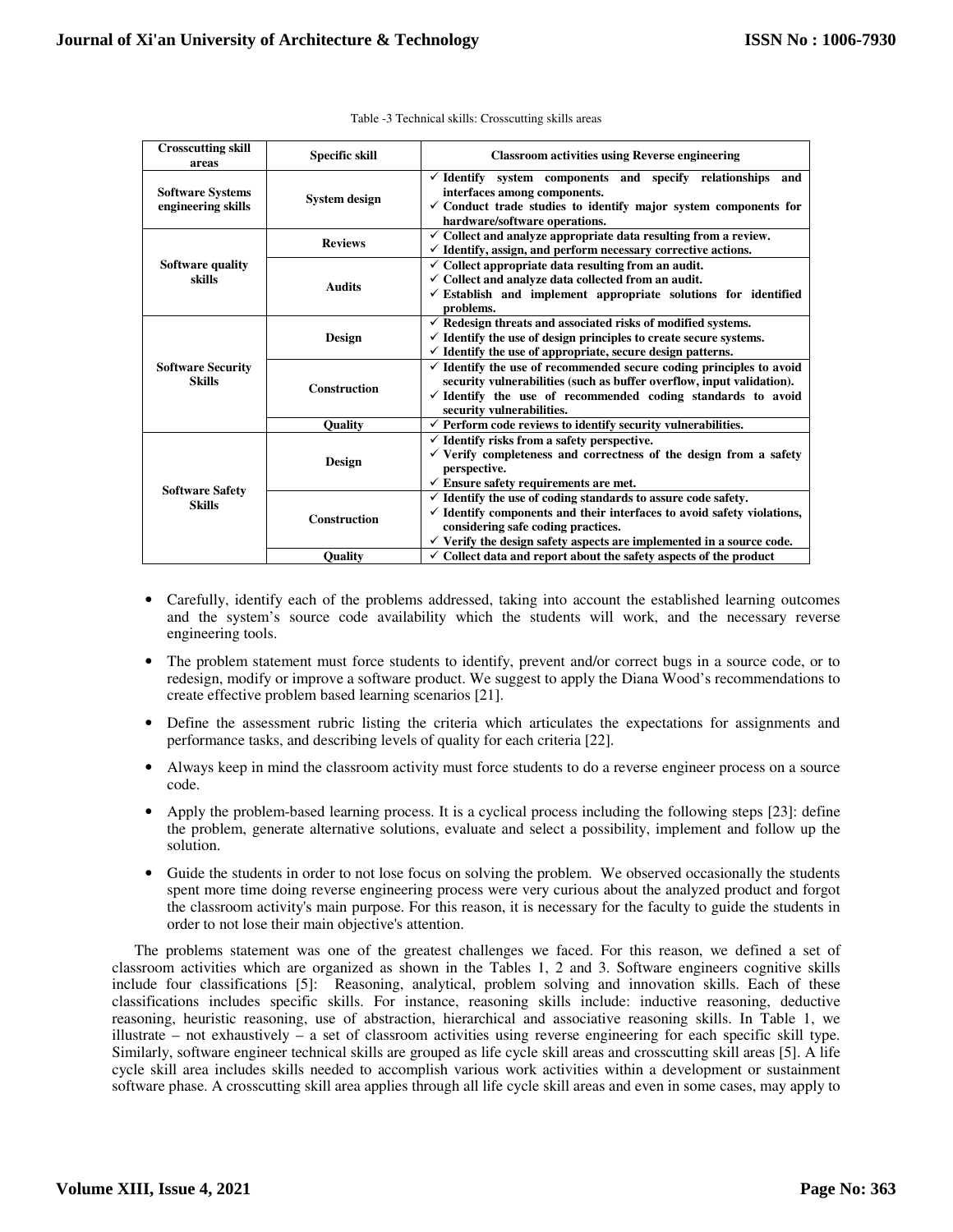other crosscutting skill areas. In tables 2 and 3, we present – not exhaustively, again – a set of classroom activities using reverse engineering for these skills, respectively.

Additionally, when we began to apply this pedagogical strategy, we also faced challenges such as: the difficulty of finding software as product under study for classroom activities; the lack of knowledge of a methodology to do the reverse engineering process on the education context; the software incorrect selection as product under study in classroom activities; the difficulty when formulating the problems addressed, appropriately in classroom activities; among others. To address these concerns, we suggest the following recommendations:

- Build a software products repository which serves as product under study for classroom activities. This repository must be classified considering criteria, such as: The use of design patterns and/or architectural patterns, the application of good practices, the bugs presence, among others.
- Use ARCo methodology [24][25] when applying the reverse engineering process. It is the only one which the process is implemented, adjusted to the context.
- The software product used in the classroom activity should be carefully selected in order to match the learning outcomes. The incorrect selection of the software product used prevents the achievement of the learning outcomes proposed in the classroom activity.
- For better results, the student must be familiar with the reverse engineering process. We suggest doing reverse engineering previous activities with the students, in order to know the process and tools that can be used.
- The problems addressed should be appropriate to the curriculum level and the student understanding level. It is relevant to promote the cognitive skills development in lower grades, and to encourage technical skills in higher grades.
- Keep in mind that involving reverse engineering as a pedagogical strategy requires a previous work of classroom activities planning and design to achieve the learning outcomes.

This pedagogical strategy has been used in some object oriented programming courses, software engineering courses and software architecture courses. When we analyzed the results, we observed: 1) The student curiosity was stimulated, generating interest in discovering an already developed product. 2) The student satisfaction feeling stimulates the desire to learn when solving the problem. 3) When the student reverse engineer a software product learns replicating good practices and fixing bugs. 4) The learning outcomes were achieved, since the students developed behavioral, cognitive, and technical skills. This represented meaningful learning in the students. 5) The students preferred making video tutorials explaining what was done, rather than writing technical reports.

This research work does not attempt to establish generalizations about the reverse engineering use in a teachinglearning process as a didactic tool. It is only limited to disseminate the results obtained in this research, and to present some recommendations. All of this in a professional training context in the software engineering field. Also, we made clear that only the external context (the classroom) was taken into account for the motivation assessment. The main reason is that the internal context analysis implies the detailed study of psychological and cognitive aspects to all of the students participating in the process since this is beyond the investigation scope.

## IV.CONCLUSION

The proposed pedagogical strategy based on the use of reverse engineering and the problem-based learning, stimulated the student motivation, and contributed to the achievement of learning outcomes, since the students behavioral, cognitive, and technical skills were developed. We confirm the development of skills in the classroom is only possible when it is addressed from the pedagogical perspective [14]. Likewise, we confirm the importance of involving reverse engineering in the engineering programs curricular proposals [12][14][15]. The proposed pedagogical strategy is not intended to replace similar strategies; it may be used to complement the teaching-learning process.

## **REFERENCES**

- [1] G. C. Gannod, J. E. Burge, and M. T. Helmick, "Using the Inverted Classroom to Teach Software Engineering," 2008, no. February, pp. 777–786, doi: 10.1145/1368088.1368198.
- [2] J. L. Frand, "The Information-Age Mindset: Changes in Students and Implications for Higher Education," *Educ. Rev.*, vol. 35, no. 5, pp. 15–24, 2000.
- [3] OECD, "Educación en Colombia. Aspectos destacados.," 2016. .